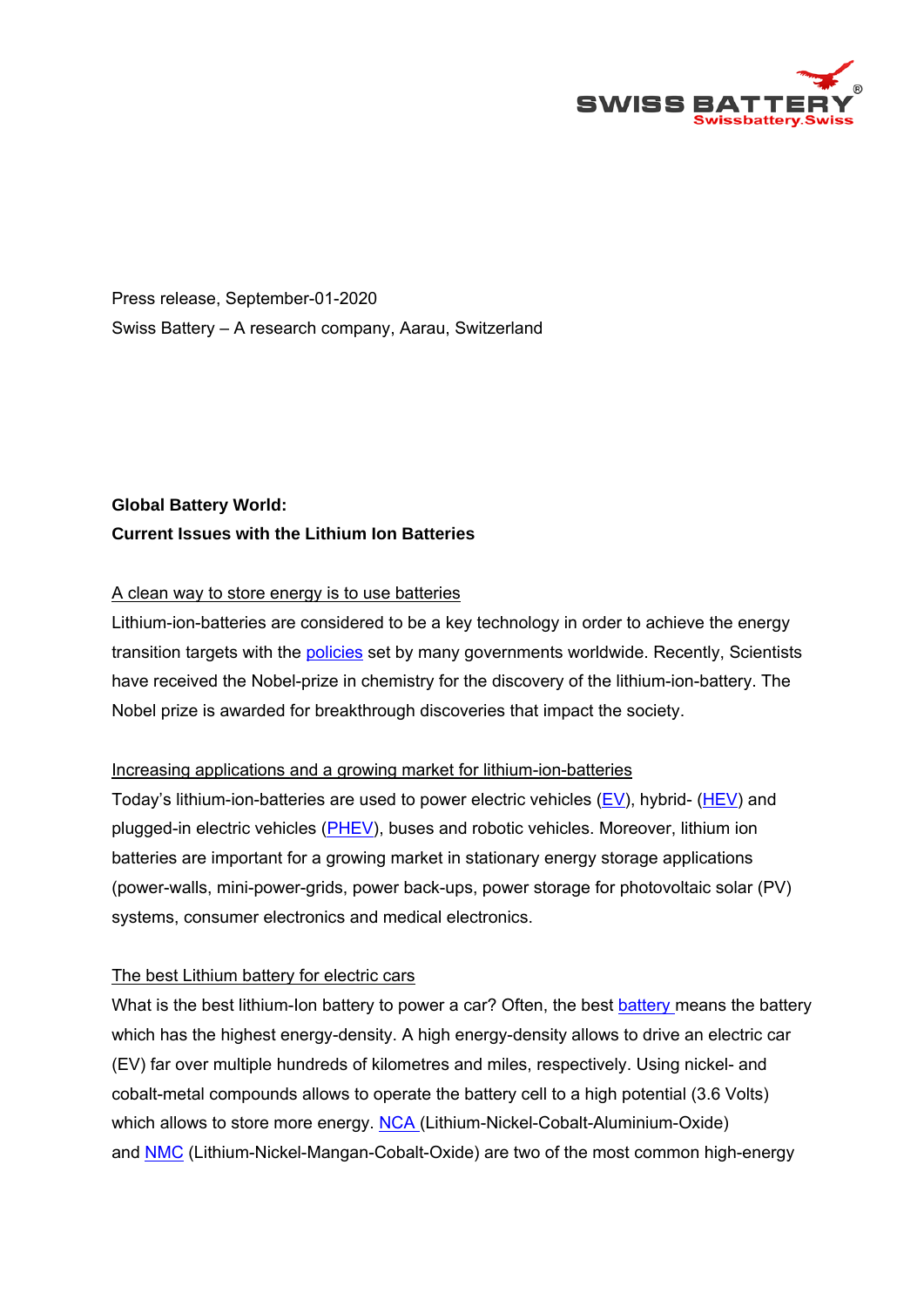density type of batteries using the Nickel/Cobalt chemistry. Most car manufacturers are using currently batteries of the Nickel/Cobalt type.

### Energy consumption during lithium-ion-batteries manufacturing

Unfortunately, both of the popular high-energy density batterie chemistries NMC and NCA batteries use toxic cobalt an nickel metal which is sourced by energy- and water-intense mining techniques - often in development countries. Metal mining is responsible for ~6% percent of the global greenhouse-gas (GHG) emissions and the water use is high. Often, the energy consumption during mining is not considered in the total grey energy/ $CO<sub>2</sub>$  bills that are published.

The climate change is expected to result more frequently droughts and flooding's, altering the supply of water to mining sites and disrupting operations which may make mining even more problematic in the future.

High future battery demand – The increasing battery raw materials demand in the car industry will further push metal mining. Using critical commodity metals is not without risk for the battery/car industry. The projected increasing demand of battery materials may drive the commodity prices up. In addition, future political and local trading bans of battery raw materials can result in unexpected price volatility and raw materials may not be available in sufficient amounts.

There is an effort in the car industry to steadily reduce the highly critical and strategic metal cobalt. However, to reduce cobalt remains a challenge. Nickel an essential and equally toxic metal when released to the environment, is the key commodity material in EV batteries for the foreseen future.

It is expected that the demand of essential battery materials will massively increase through the year 2050. It is projected that the global Lithium battery production will use ~600 % more cobalt, ~100% more nickel and ~1000% more lithium than produced today.

#### Will efficient recycling of essential battery materials exist in the future?

One way to save is raw materials is recycling. However, large Lithium-ion batteries used in electric cars are highly complex electrochemical devices containing many different metals, polymers, solvents and minerals. Recycling will be partially possible. However, separating materials involve multiple costly processes. Developing cost-competitive recycling to yield single high-quality battery components is challenging. Moreover, the various different battery types on the market will make it challenging to build up a systematic and efficient international recycling regime.